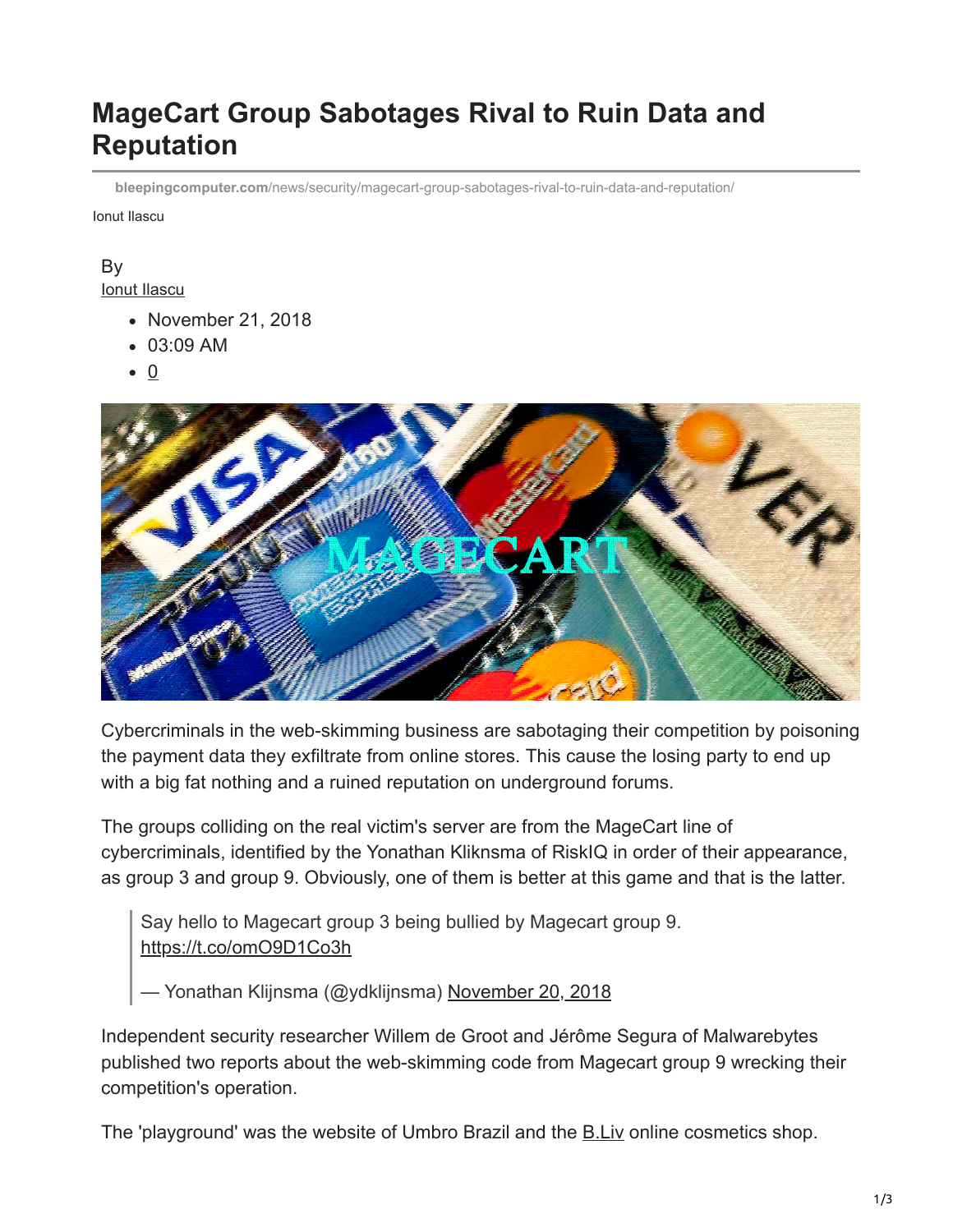## **Hunting for rival's exfiltration domains**

According to the researchers, the code used by group 9 is heavily obfuscated and it can detect the presence of other web-skimmers on the server. If a competing skimmer is detected, it intercepts the card data captured by the competition and changes the last card number so that the data becomes worthless.

To trigger the data-poisoning mechanism, the code checks for domain names used by the competitor to exfiltrate the payment details. If detected, it generates a random number from 0-9 and replaces the last card number with it.



### **Detecting competitor's exfiltration domain and changing card number (credit: Malwarebytes)**

Segura [says](https://blog.malwarebytes.com/threat-analysis/2018/11/web-skimmers-compete-umbro-brasil-hack/) that the slight modification of the card number may be sufficient to pass validation, but the payment information is useless.

Selling non-working card data on the black market is a serious hit to the seller's reputation, de Groot explains.

"Why the subtle sabotage, instead of just killing the inferior skimmer? On the dark web markets, reputation is everything," stated de Groot in a [blog post](http://gwillem.gitlab.io/2018/11/20/warring-magecart-factions/) about the competing skimmers. "If one sells non-working cards, angry customers will publicly complain and it will destroy the competing "brand"."

Sabotaging competition is a strategy seen in the past in cryptomining operations. [GhostMiner](https://www.bleepingcomputer.com/news/security/ghostminer-uses-fileless-techniques-removes-other-miners-but-makes-only-200/), the first fileless cryptocurrency miner scans and stops other processes that may be mining on the host, a behavior later adopted by [CroniX.](https://www.bleepingcomputer.com/news/security/cronix-cryptominer-kills-rivals-to-reign-supreme/)

Magecart operations typically take advantage of third-party scripts that are loaded at checkout. To protect themselves, website owners should remove payment information pages any components that are not required to process the transaction or customer data. Risk of compromise is further reduced by keeping plugins updated to the latest version.

### **Related Articles:**

[Microsoft: Credit card stealers are getting much stealthier](https://www.bleepingcomputer.com/news/security/microsoft-credit-card-stealers-are-getting-much-stealthier/)